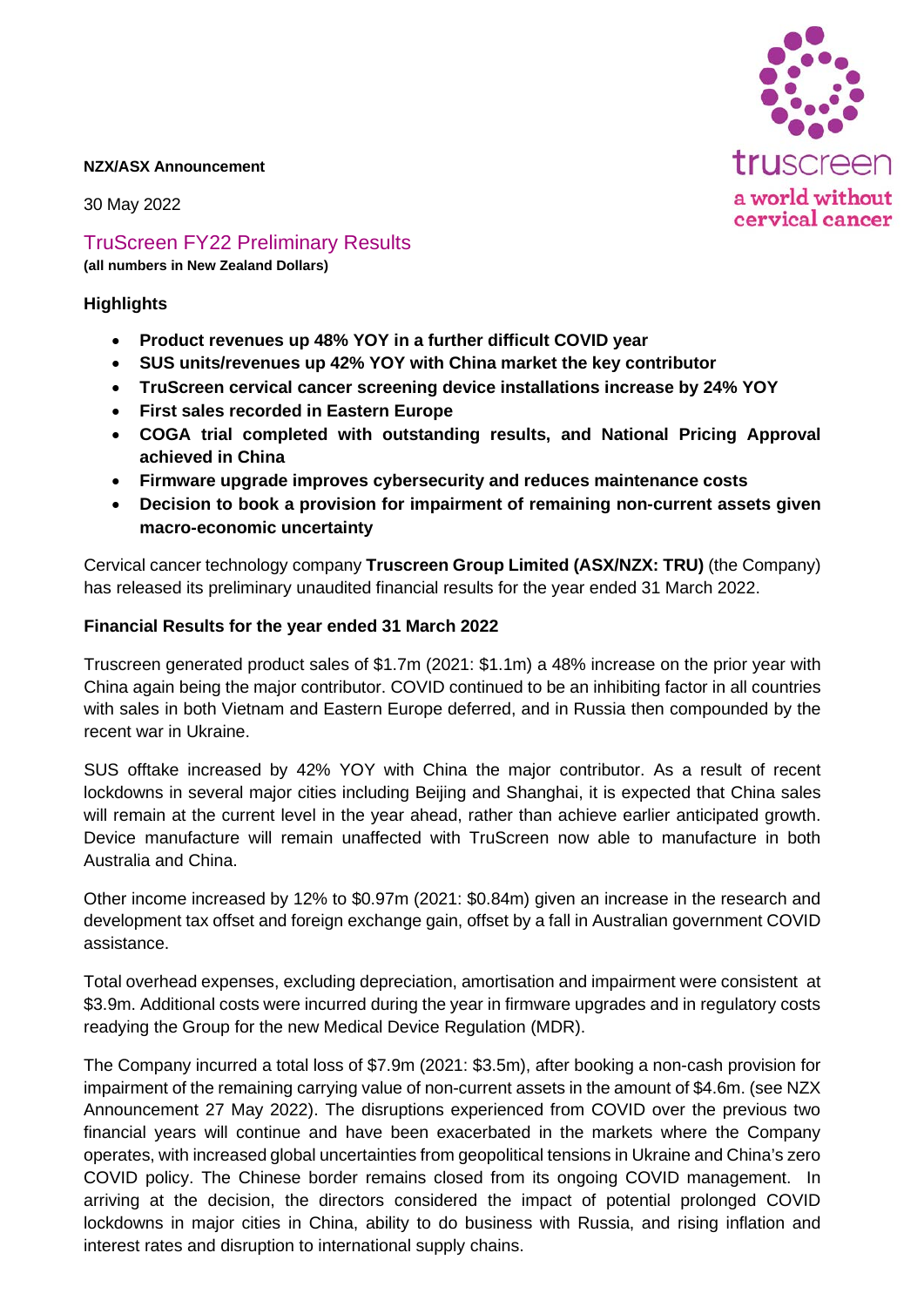

The Board is of the opinion that given the level of uncertainty, that a full provision for impairment of the remaining carrying value of non-current assets in the amount of ~\$4.6m should be made, until some stability returns to our international markets.

The provision for impairment, will be reviewed as uncertainties recede at future balance dates and reversed where applicable. The provision is non-cash and has no impact on the operations of the Company.

Net operating cash outflow for the year was higher at \$2.5m (2021: \$2.3m) reflecting lower receipts from customers (a \$0.3m receivable is expected to be received post year-end).



As at 31 March 2022, Truscreen had cash and cash equivalents of \$2.8m (2021: \$5.3m).

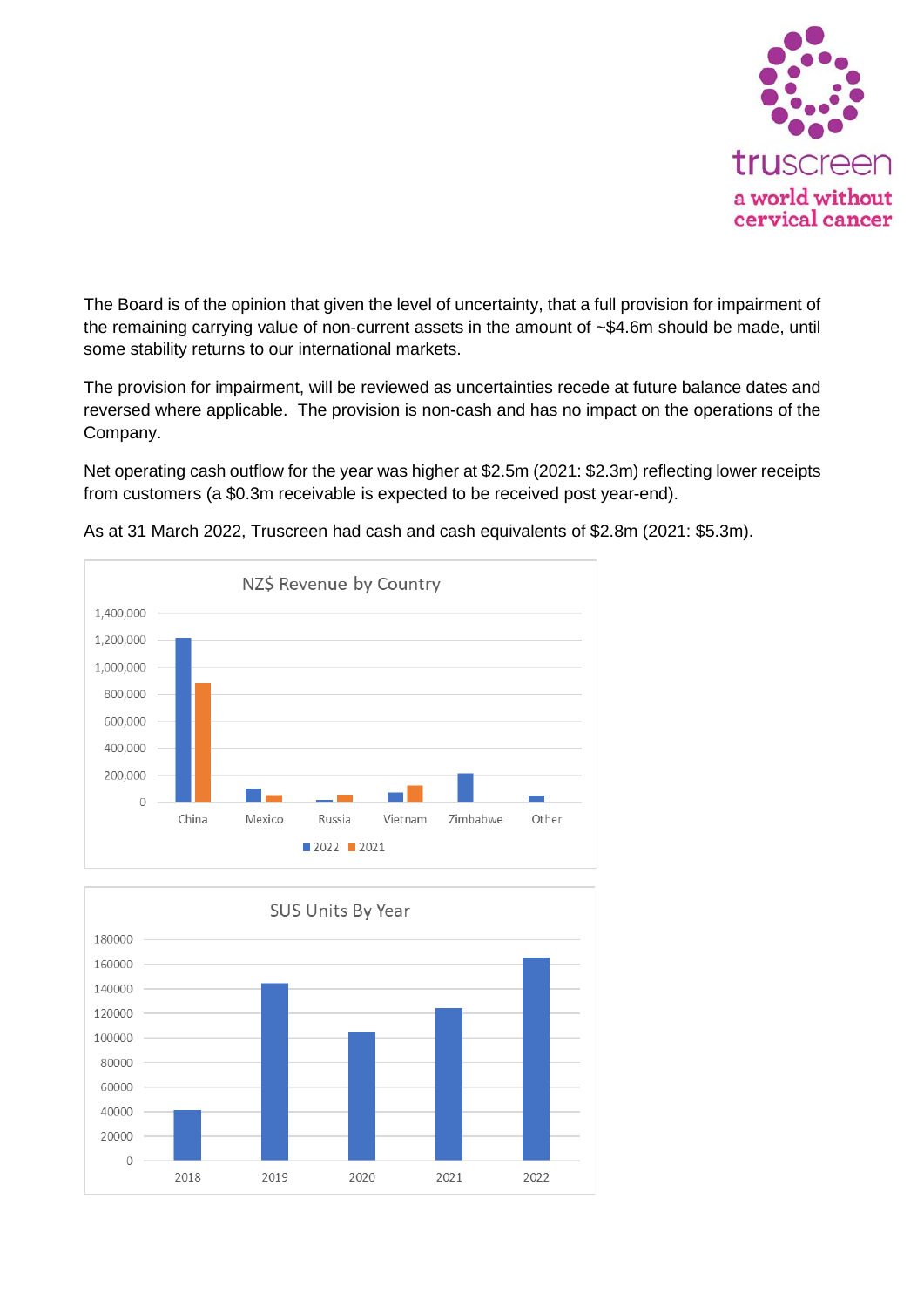

# **Operational Key Performance and Update**

Truscreen made solid progress in the 2022 financial year.

- $\checkmark$  Our China business continued to strengthen with good growth in revenues, outstanding clinical trial results, commissioning of the China device manufacturing facility and achieving National Pricing Approval.
- $\checkmark$  First sales in Eastern Europe and product registration received in 5 counties while CE mark allows the Company to sell product in a further 3 countries in the region.
- $\checkmark$  Marketing innovation with expanded opportunity in Vietnam and Mexico.
- $\checkmark$  A firmware upgrade implemented during the year now provides further enhanced cybersecurity and automated features which reduces device downtime.
- $\checkmark$  The Company continues to look for opportunities to expand its medical product range to provide our distributors with wider product access to their local markets.

TruScreen's large scale Chinese Obstetricians & Gynaecologists Association (COGA) trial completed in July 2021 with a total of 15,500 women from 9 provinces being screened. The positive findings were presented orally at the ASCCP and Eurogin congress and are expected to be published later in CY 2022. In addition, a new Chinese study (covering 458 women) published in the European Journal of Obstetrics and Gynaecology and Reproductive Biology concluded that TruScreen's cervical cancer screening device meets or exceeds the effectiveness of alternative cancer screening methods: human papillomavirus (HPV) and ThinPrep Cytology test (TCT).

The China device manufacturing facility was commissioned during the year and domestic product registration is showing promise in opening new sales channels and widening TruScreen distribution throughout the country including the growing Health Check sector. This development provides TruScreen with access to an initiative supported by provincial governments, private organisations, and non-government organisations. Major public hospitals have a separate Health Check department offering a wide range of medical checks, including cervical cancer screening. The Health Check departments in these hospitals provide cervical screenings to twice the number of women as the specialist gynaecological departments within the same hospital, increasing the throughput of usage of the TruScreen cervical cancer screening device.

Our distributors have continued to make good progress in the face of challenges of COVID. Of particular note:

- Our first sales in Eastern Europe and completion of registration and ability to sell in eight countries in this region
- **TruScreen cervical cancer screening device being accepted as the primary cervical cancer** screening method at the Hanoi Obstetrics and Gynaecology Hospital (HOGH) Vietnam
- IntelMed Systems (IMS) participating in the "Wave of Health" ship, promoting innovative technologies in nine Russian cities
- Mexico distributor partnered with a medical device financing company to increase the accessibility of the TruScreen cervical cancer screening device to its 3,000 strong client base of private and public hospitals
- A reinvigoration of the screening program sponsored by the Nationals Aids Foundation in Zimbabwe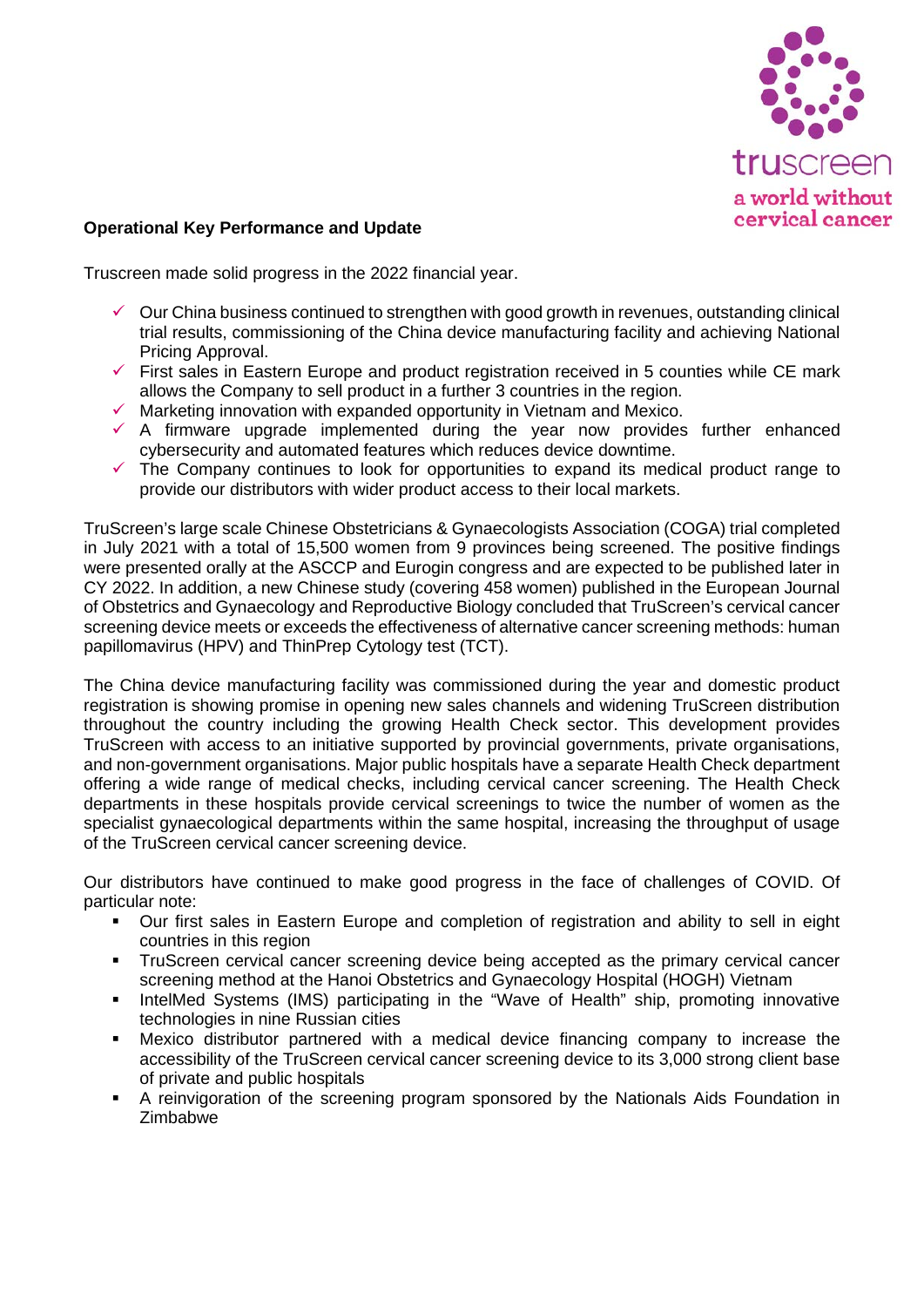

TruScreen completed verification and validation of a Firmware update during the year that is now progressively being released to TruScreen devices already in the market. The Firmware update enhances the device's cyber security framework. As well as enhancing data security the Firmware update also allows TruScreen devices to more effectively interface with compatible hospitals' systems. It incorporates a state-of-the-art optical calibration feature to reduce the need for the device to return to service centres for re-calibration. This reduced service-related downtime means clients have their devices online for longer time periods, boosting operational efficiencies.

TruScreen's International Experts Group now comprises representatives from United States, United Kingdom, Hong Kong and Nigeria, who have been active during the year in promoting the benefits of the TruScreen cervical cancer screening device in their markets.

#### **Appointments**

The Board appointed Juliet Hull, a non-executive director, as Interim CEO in April 2021. The Board expects to appoint a full time CEO within the coming financial year.

Truscreen appointed Hubert Chan, a senior marketing executive with 15+ years' experience in the medical device field, as its Marketing & Communications Manager in January 2022.

Hubert holds a Master of Business Administration from the Australian Graduate School of Management and a Bachelor of Medical Science (Honours) from the University of Sydney.

This announcement approved for release by the Board.

-ENDS-

For more information, visit [www.truscreen.com](http://www.truscreen.com/) or contact:

Juliet Hull Chief Executive Officer [juliethull@truscreen.com](mailto:juliethull@truscreen.com)

Guy Robertson Chief Financial Officer [guyrobertson@truscreen.com](mailto:guyrobertson@truscreen.com)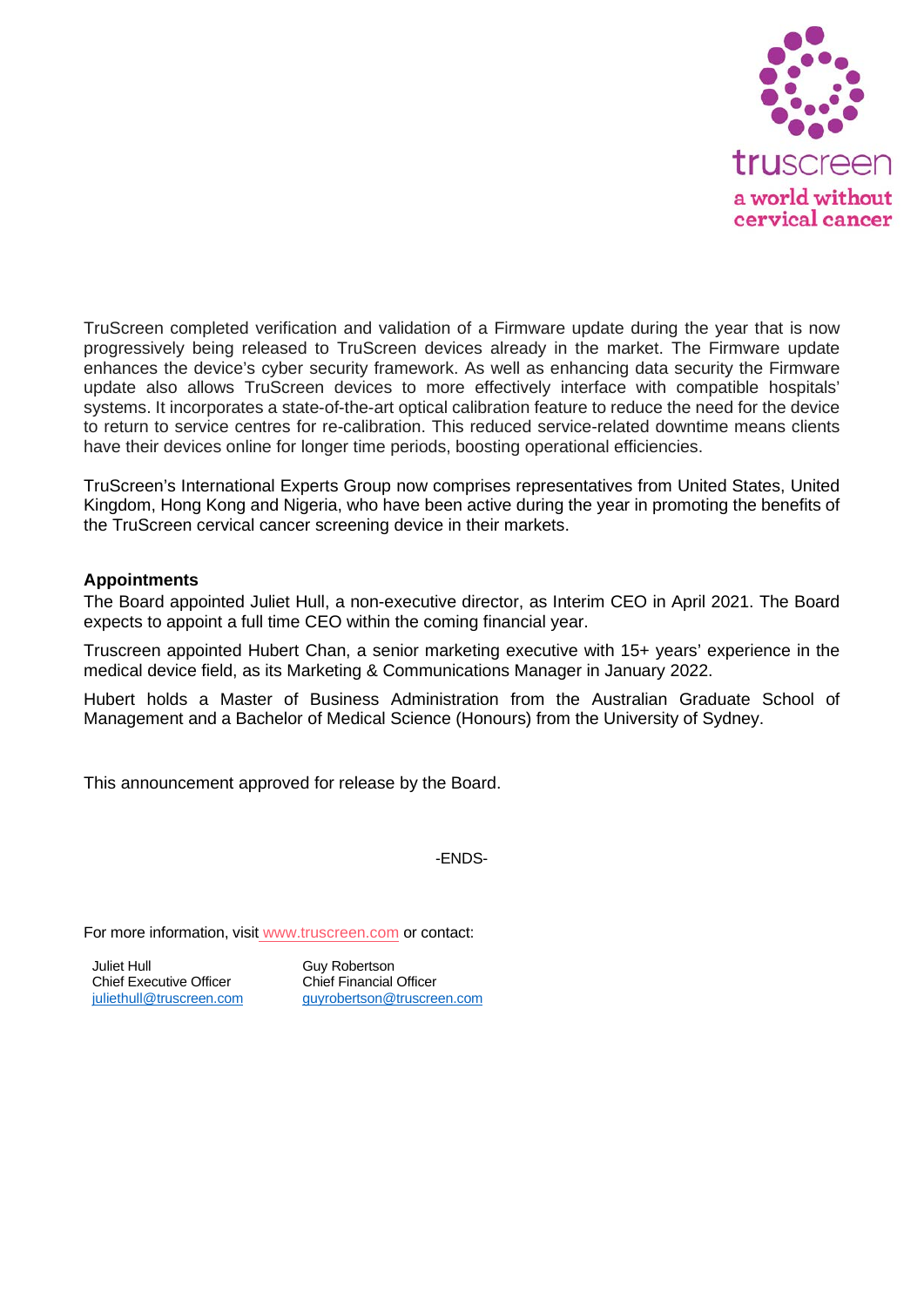

## About TruScreen:

TruScreen cervical cancer screening device [offers the latest technology](https://truscreen.com/news/how-truscreens-real-time-cervical-cancer-screening-works/) in cervical screening, providing realtime, accurate detection of precancerous and cancerous cervical cells to help improve the health and well-being of women around the world.

TruScreen's real-time cervical cancer technology utilises a digital wand which is placed on the surface of the cervix to measure electrical and optical signals from the surrounding tissues. A sophisticated proprietary algorithm framework is utilised to detect pre-cancerous change, or cervical intra-epithelial neoplasia (CIN), by optical and electrical measurement of cervical tissue.

TruScreen offers an alternative approach to cervical screening, [resolving many of the ongoing issues](https://truscreen.com/truscreen-the-product/features-benefits/) with conventional Pap tests, including failed samples, poor patient follow-up, patient discomfort and the need for supporting laboratory infrastructure. As such, TruScreen's target [market](https://truscreen.com/truscreen-the-company/markets/) is low and middle-income countries where no large-scale cervical cancer screening programs and infrastructure are in place, such as China, Mexico, Africa, Russia and India. TruScreen's cervical cancer screening device is CE-marked and certified for use throughout Europe and CFDA approved for sale in China. The global market potential for TruScreen is significant.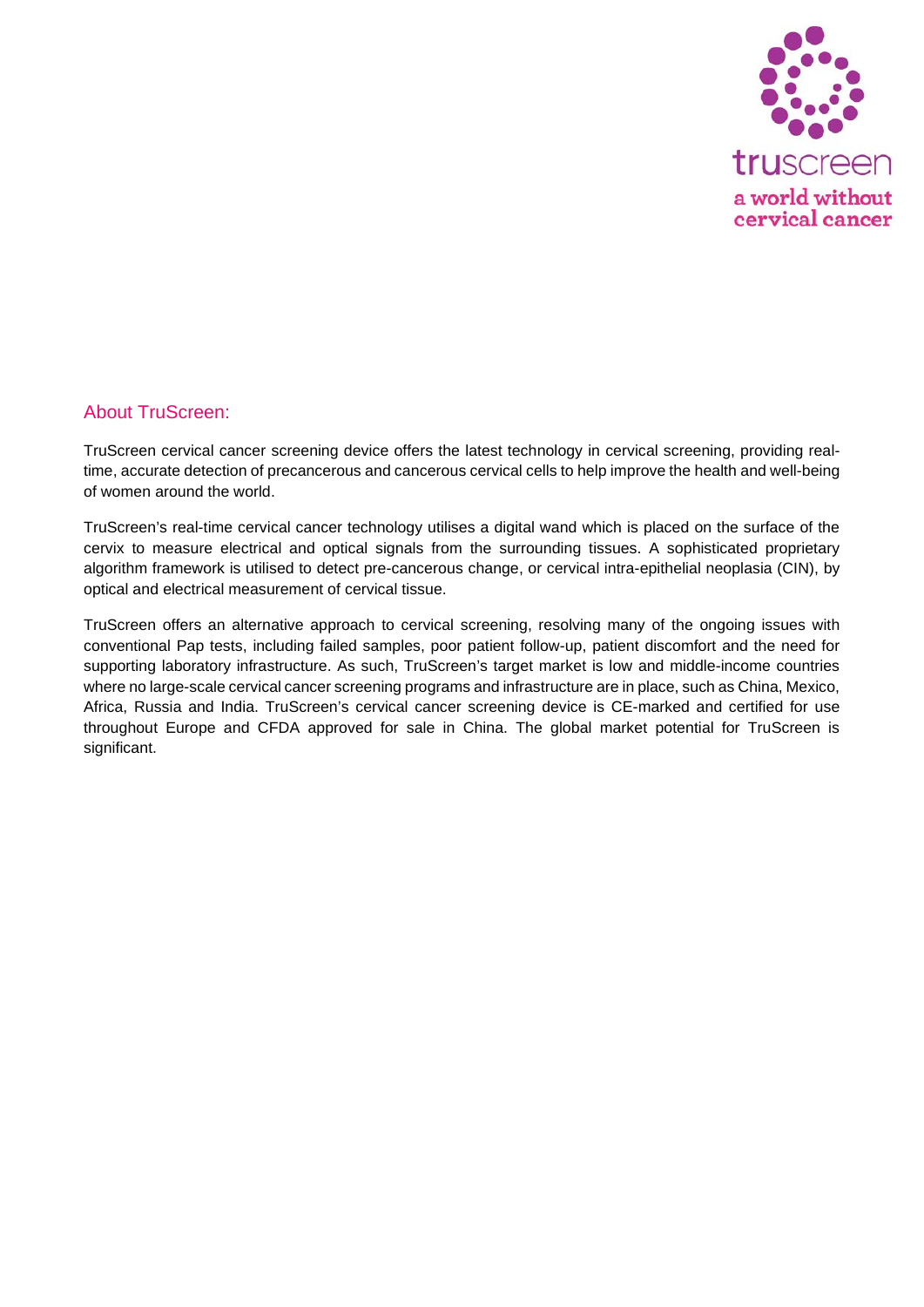



| <b>Results for announcement to the market</b>                                                             |                                              |                                |  |  |  |
|-----------------------------------------------------------------------------------------------------------|----------------------------------------------|--------------------------------|--|--|--|
| Name of issuer                                                                                            | <b>Truscreen Group Limited</b>               |                                |  |  |  |
| <b>Reporting Period</b>                                                                                   | 12 months to 31 March 2022                   |                                |  |  |  |
| <b>Previous Reporting Period</b>                                                                          | 12 months to 31 March 2021                   |                                |  |  |  |
| Currency                                                                                                  | <b>NZ Dollars</b>                            |                                |  |  |  |
|                                                                                                           | Amount (000s)<br><b>Percentage change</b>    |                                |  |  |  |
| Revenue from continuing<br>operations                                                                     | \$1,678                                      | 48%                            |  |  |  |
| <b>Total Revenue</b>                                                                                      | \$1,678                                      | 48%                            |  |  |  |
| Net profit/(loss) from<br>continuing operations                                                           | \$(7,893)                                    | (126%)                         |  |  |  |
| Total net profit/(loss)                                                                                   | \$(7,893)                                    | (126%)                         |  |  |  |
| <b>Interim/Final Dividend</b>                                                                             |                                              |                                |  |  |  |
| <b>Amount per Quoted Equity</b><br>Security                                                               | N/A                                          |                                |  |  |  |
| Imputed amount per Quoted<br><b>Equity Security</b>                                                       | N/A                                          |                                |  |  |  |
| <b>Record Date</b>                                                                                        | N/A                                          |                                |  |  |  |
| <b>Dividend Payment Date</b>                                                                              | N/A                                          |                                |  |  |  |
|                                                                                                           | <b>Current period</b>                        | <b>Prior comparable period</b> |  |  |  |
| Net tangible assets per<br><b>Quoted Equity Security</b>                                                  | \$0.0094                                     | \$0.0174                       |  |  |  |
| A brief explanation of any of<br>the figures above necessary<br>to enable the figures to be<br>understood | See attached announcement                    |                                |  |  |  |
| <b>Authority for this announcement</b>                                                                    |                                              |                                |  |  |  |
| Name of person authorised<br>to make this announcement                                                    | <b>Guy Robertson Chief Financial Officer</b> |                                |  |  |  |
| Contact person for this<br>announcement                                                                   | <b>Guy Robertson</b>                         |                                |  |  |  |
| Contact phone number                                                                                      | +61 407 983 270                              |                                |  |  |  |
| Contact email address                                                                                     | guyrobertson@truscreen.com                   |                                |  |  |  |
| Date of release through MAP                                                                               | 30 May 2022                                  |                                |  |  |  |

Unaudited financial statements accompany this announcement.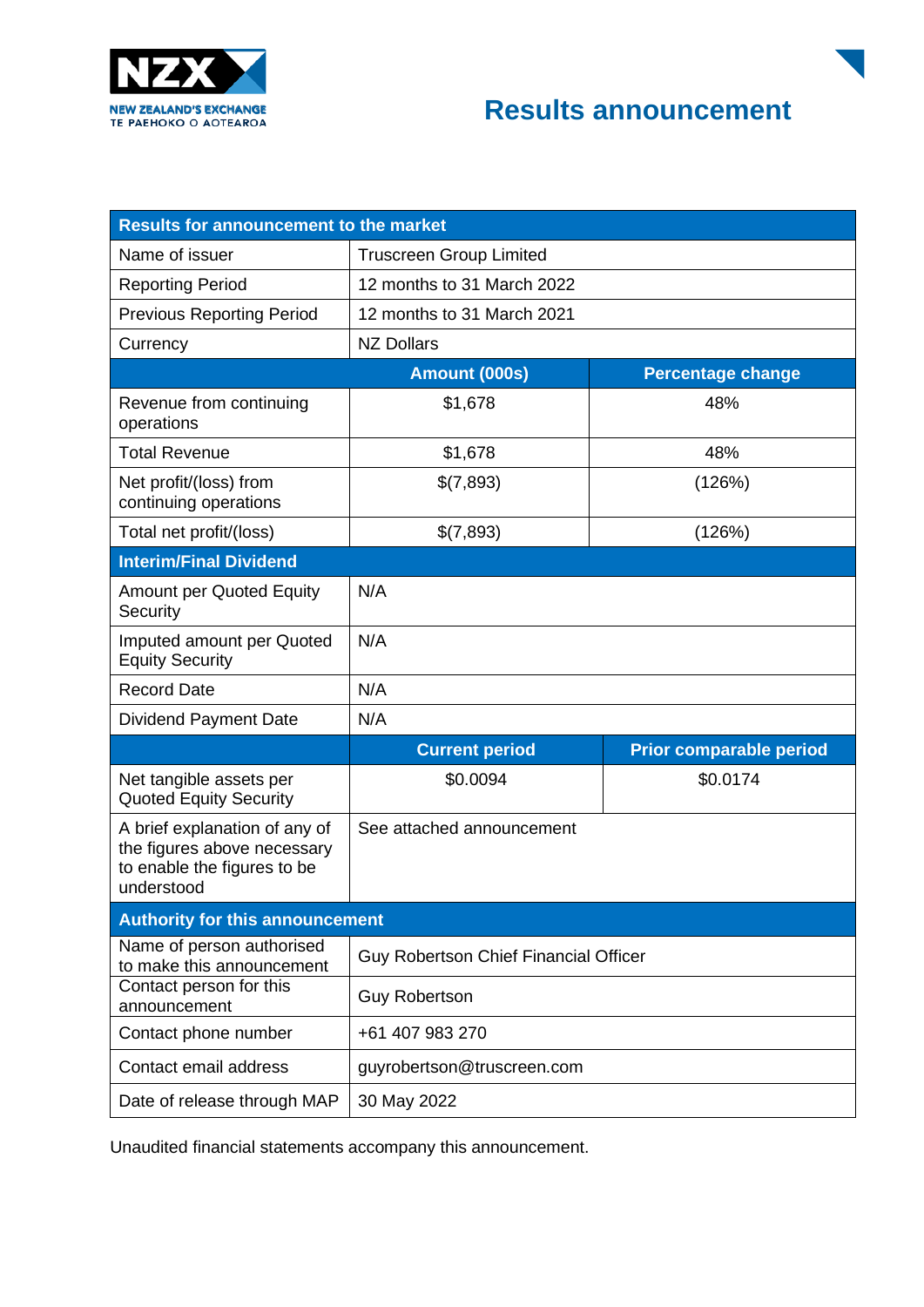# **Preliminary Final Report Consolidated Financial Statements - Unaudited**

# **Currency is New Zealand Dollars**

# **For the Year Ended 31 March 2022**

## **Contents**

| Summary of Profit or Loss and Other Comprehensive Income |  |
|----------------------------------------------------------|--|
| <b>Statement of Financial Position</b>                   |  |
| <b>Statement of Changes in Equity</b>                    |  |
| <b>Statement of Cash Flows</b>                           |  |
| Notes to the Financial Statements                        |  |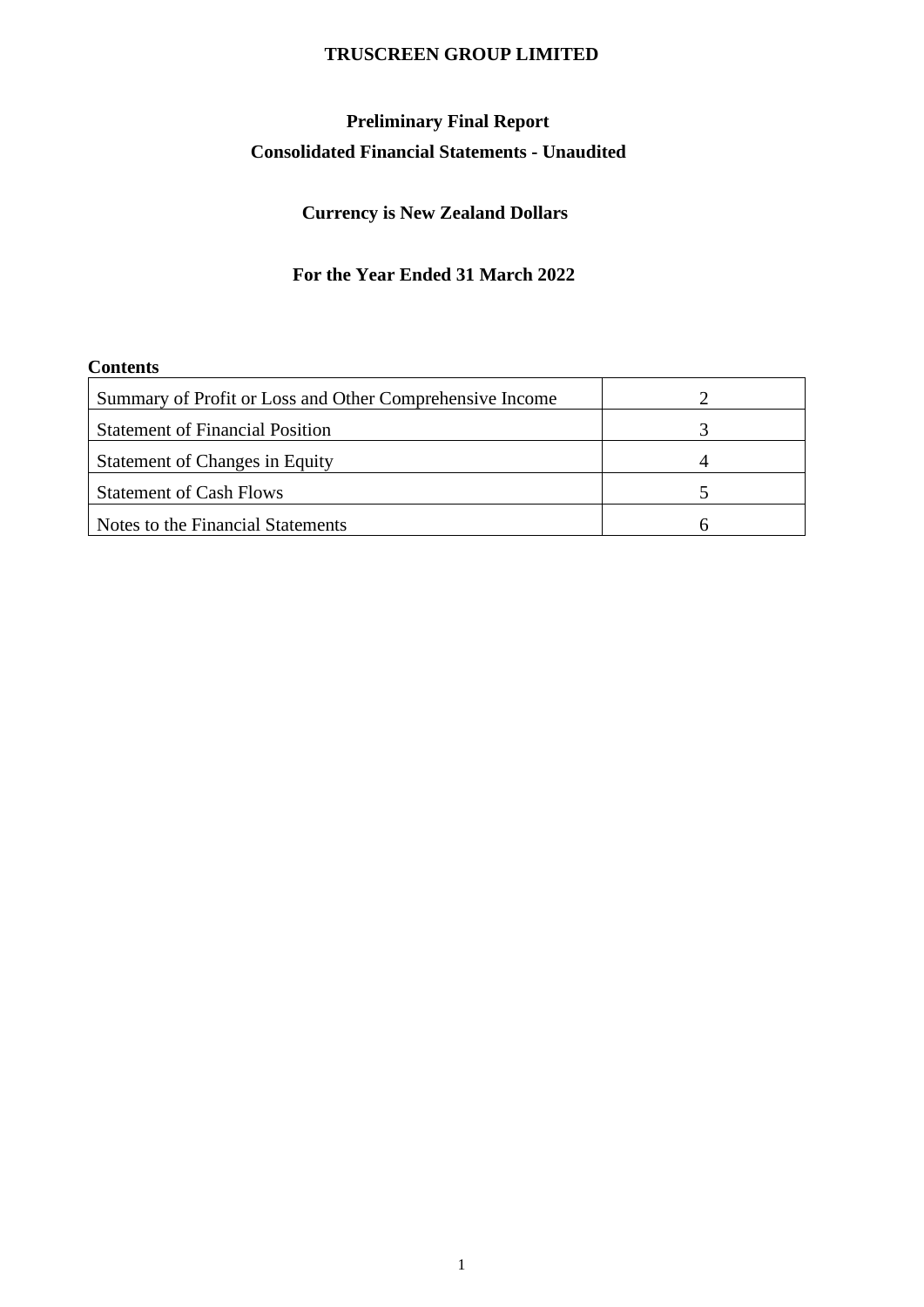# **CONSOLIDATED STATEMENT OF PROFIT OR LOSS AND OTHER COMPREHENSIVE INCOME**

# **FOR THE YEAR ENDED 31 MARCH 2022**

|                                                                      | <b>Note</b> | 2022        | 2021        |
|----------------------------------------------------------------------|-------------|-------------|-------------|
|                                                                      |             | \$          | \$          |
| Revenue from the sale of goods                                       | 3           | 1,678,465   | 1,132,641   |
| Other income                                                         | 3           | 973,914     | 843,274     |
| Cost of inventory used                                               |             | (1,155,725) | (732, 603)  |
| Employee benefit expenses and directors' fees                        |             | (991, 911)  | (1,180,425) |
| Administration                                                       |             | (347, 807)  | (403, 638)  |
| Research and development expenses                                    |             | (1,507,543) | (1,288,197) |
| Rent                                                                 |             | (54, 139)   | (40, 876)   |
| Travel                                                               |             | (4,969)     | (4,192)     |
| Marketing & product approvals                                        |             | (708,010)   | (618, 281)  |
| Insurance                                                            |             | (116, 191)  | (85,196)    |
| Shareholder relations & services                                     |             | (117, 877)  | (295, 163)  |
| Foreign exchange loss                                                |             |             | (136,200)   |
| Amortisation & depreciation                                          |             | (592, 715)  | (646, 598)  |
| Write off of obsolete inventory                                      |             | (181, 217)  |             |
| Provision for impairment plant and equipment                         |             | (198, 847)  |             |
| Provision for impairment of non-current assets                       |             | (4,423,287) |             |
| Finance costs                                                        |             |             | (34, 556)   |
| Share based payments                                                 |             | (144, 813)  |             |
| Loss before income tax                                               |             | (7,892,672) | (3,490,010) |
| Income tax expense                                                   |             |             |             |
| Loss for the period                                                  |             | (7,892,672) | (3,490,010) |
| Other comprehensive income                                           |             |             |             |
| Item that may be reclassified subsequently to<br>profit or loss      |             |             |             |
| Exchange differences on translating foreign<br>subsidiary operations |             | (166, 281)  | 500,136     |
| Other comprehensive (loss)/income for the period                     |             | (166, 281)  | 500,136     |
| Total comprehensive loss for the period                              |             | (8,058,953) | (2,989,874) |
| Basic and diluted loss per share (cents)                             | 4           | (2.18)      | (1.08)      |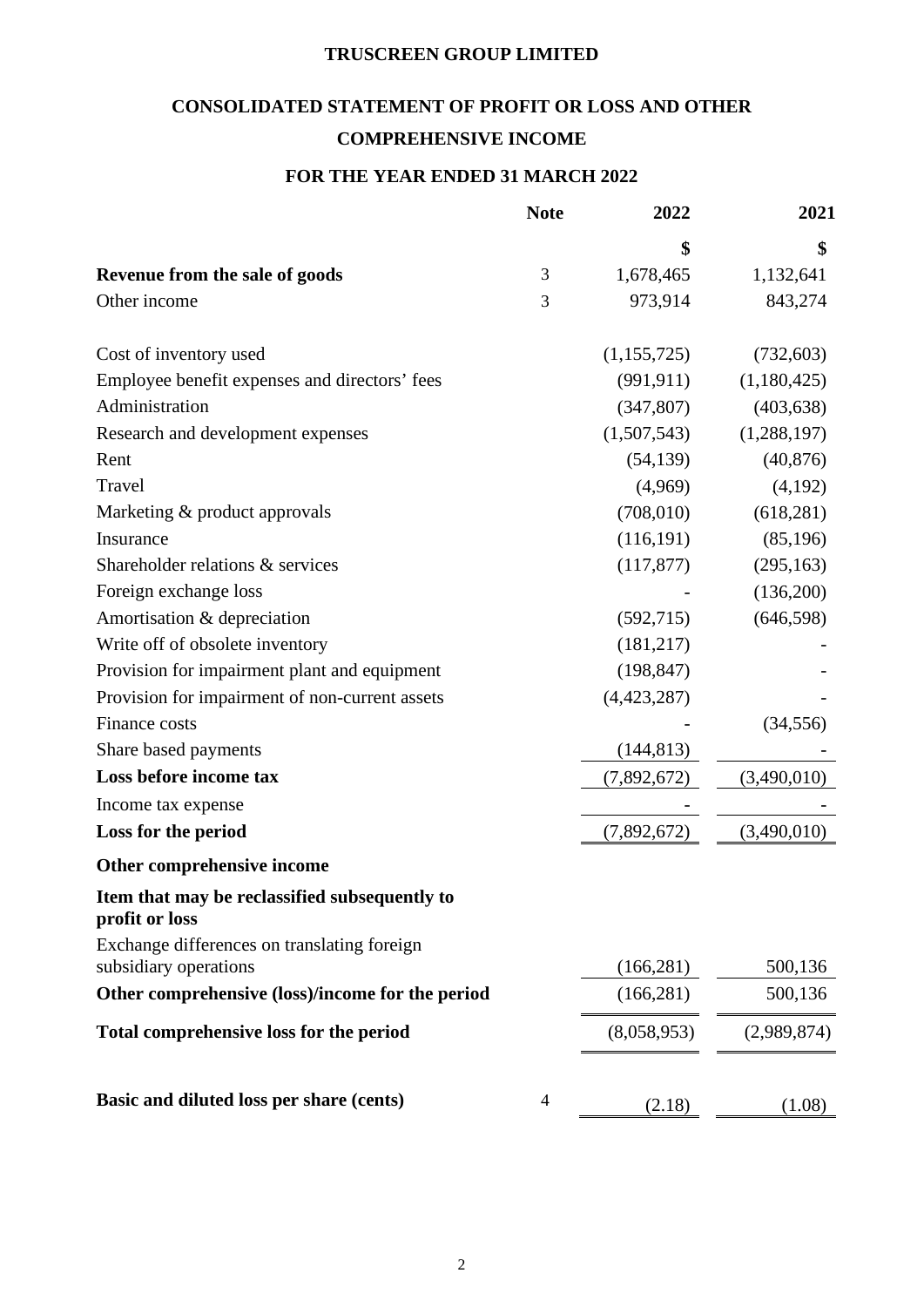# **TRUSCREEN GROUP LIMITED CONSOLIDATED STATEMENT OF FINANCIAL POSITION**

# **AS AT 31 MARCH 2022**

|                                      | <b>Note</b> | 2022         | 2021           |
|--------------------------------------|-------------|--------------|----------------|
|                                      |             | \$           | \$             |
| <b>CURRENT ASSETS</b>                |             |              |                |
| Cash and cash equivalents            |             | 2,797,004    | 5,255,074      |
| Other receivables                    |             | 601,554      | 558,485        |
| Trade receivables                    |             | 275,447      |                |
| Goods and services tax recoverable   |             | 36,782       | 44,233         |
| Inventories                          |             | 496,887      | 732,574        |
| Other current assets – prepayments   |             | 179,270      | 105,931        |
| <b>TOTAL CURRENT ASSETS</b>          |             | 4,386,944    | 6,696,297      |
| <b>NON-CURRENT ASSETS</b>            |             |              |                |
| Plant and equipment                  |             |              | 307,092        |
| Intangible assets                    |             |              | 5,001,302      |
| <b>TOTAL NON-CURRENT ASSETS</b>      |             |              | 5,308,394      |
| <b>TOTAL ASSETS</b>                  |             | 4,386,944    | 12,004,691     |
| <b>CURRENT LIABILITIES</b>           |             |              |                |
| Trade and other payables             |             | 807,374      | 452,594        |
| Provision for employee benefits      |             | 140,385      | 205,373        |
| <b>TOTAL CURRENT LIABILITIES</b>     |             | 947,759      | 657,967        |
| <b>NON-CURRENT LIABILITIES</b>       |             |              |                |
| Provision for employee benefits      |             | 44,134       | 37,633         |
| <b>TOTAL NON-CURRENT LIABILITIES</b> |             | 44,134       | 37,633         |
| <b>TOTAL LIABILITIES</b>             |             | 991,893      | 695,600        |
| <b>NET ASSETS</b>                    |             | 3,395,051    | 11,309,191     |
| <b>EQUITY</b>                        |             |              |                |
| Issued capital                       | 5           | 34,550,048   | 34,550,048     |
| Share option reserve                 | 5           | 450,813      | 306,000        |
| Foreign currency translation reserve |             | (380, 844)   | (214, 563)     |
| <b>Accumulated losses</b>            |             | (31,224,966) | (23, 332, 294) |
| <b>Total Equity</b>                  |             | 3,395,051    | 11,309,191     |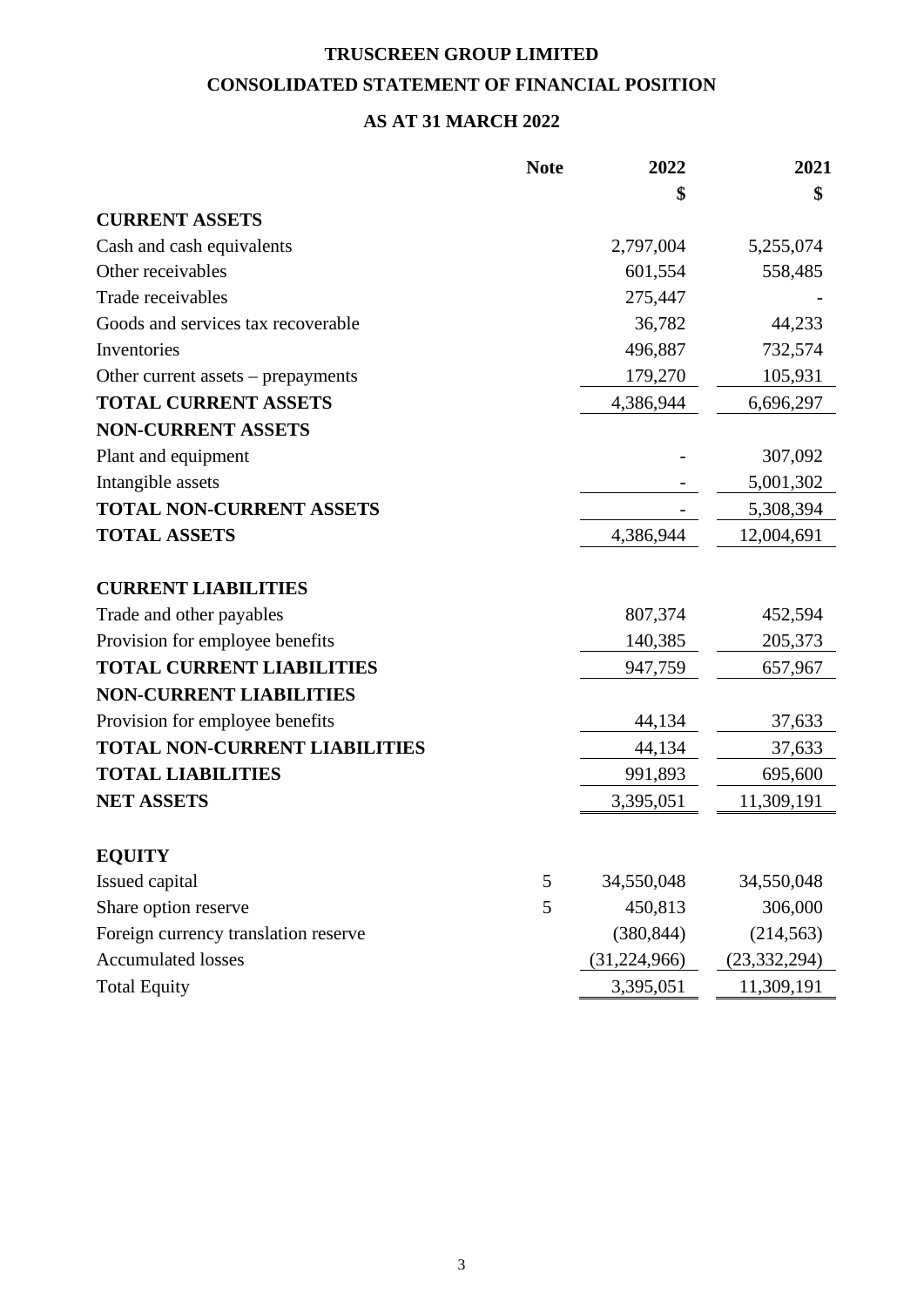# **CONSOLIDATED STATEMENT OF CHANGES IN EQUITY FOR THE YEAR ENDED 31 MARCH 2022**

|                                                                         | <b>Share</b><br>Capital | <b>Accumulated</b><br><b>Losses</b> | Foreign<br><b>Currency</b><br><b>Translation</b><br><b>Reserve</b> | Option<br><b>Reserve</b> | <b>Total</b> |
|-------------------------------------------------------------------------|-------------------------|-------------------------------------|--------------------------------------------------------------------|--------------------------|--------------|
|                                                                         | \$                      | \$                                  | \$                                                                 | \$                       | \$           |
| <b>Balance at 1 April 2021</b>                                          | 34,550,048              | (23, 332, 294)                      | (214, 563)                                                         | 306,000                  | 11,309,191   |
| Loss for the year to 31<br>March 2022                                   |                         | (7,892,672)                         |                                                                    |                          | (7,892,672)  |
| Exchange differences on<br>translating foreign<br>subsidiary operations |                         |                                     | (166, 281)                                                         |                          | (166, 281)   |
| <b>Total comprehensive</b><br>income for the year                       |                         | (7,892,672)                         | (166, 281)                                                         |                          | (8,058,953)  |
| Transactions with owners, in their capacity as owners                   |                         |                                     |                                                                    |                          |              |
| Share based payments                                                    |                         |                                     |                                                                    | 144,813                  | 144,813      |
| <b>Total transactions with</b><br>owners                                |                         |                                     |                                                                    | 144,813                  | 144,813      |
| <b>Balance at 31 March 2022</b>                                         | 34,550,048              | (31, 224, 966)                      | (380, 844)                                                         | 450,813                  | 3,395,051    |

|                                                                         | <b>Note</b> | <b>Share</b><br>Capital | <b>Accumulated</b><br>Losses | Foreign<br><b>Currency</b><br><b>Translation</b><br><b>Reserve</b> | Option<br><b>Reserve</b> | <b>Total</b> |
|-------------------------------------------------------------------------|-------------|-------------------------|------------------------------|--------------------------------------------------------------------|--------------------------|--------------|
|                                                                         |             | \$                      | \$                           | \$                                                                 | \$                       | \$           |
| <b>Balance at 1 April 2020</b>                                          |             | 27,492,050              | (19, 842, 284)               | (714, 699)                                                         | 306,000                  | 7,241,067    |
| Loss for the year to 31<br>March 2021                                   |             |                         | (3,490,010)                  |                                                                    |                          | (3,490,010)  |
| Exchange differences on<br>translating foreign<br>subsidiary operations |             |                         |                              | 500,136                                                            |                          | 500,136      |
| <b>Total comprehensive</b><br>income for the year                       |             |                         | (3,490,010)                  | 500,136                                                            |                          | (2,989,874)  |
| Transactions with owners, in their capacity as owners                   |             |                         |                              |                                                                    |                          |              |
| Issue of shares                                                         | 5           | 7,489,968               |                              |                                                                    |                          | 7,489,968    |
| Share issue cost                                                        | 5           | (431,970)               |                              |                                                                    |                          | (431,970)    |
| <b>Total transactions with</b><br>owners                                |             | 7,057,998               |                              |                                                                    |                          | 7,057,998    |
| <b>Balance at 31 March 2021</b>                                         |             | 34,550,048              | (23, 332, 294)               | (214, 563)                                                         | 306,000                  | 11,309,191   |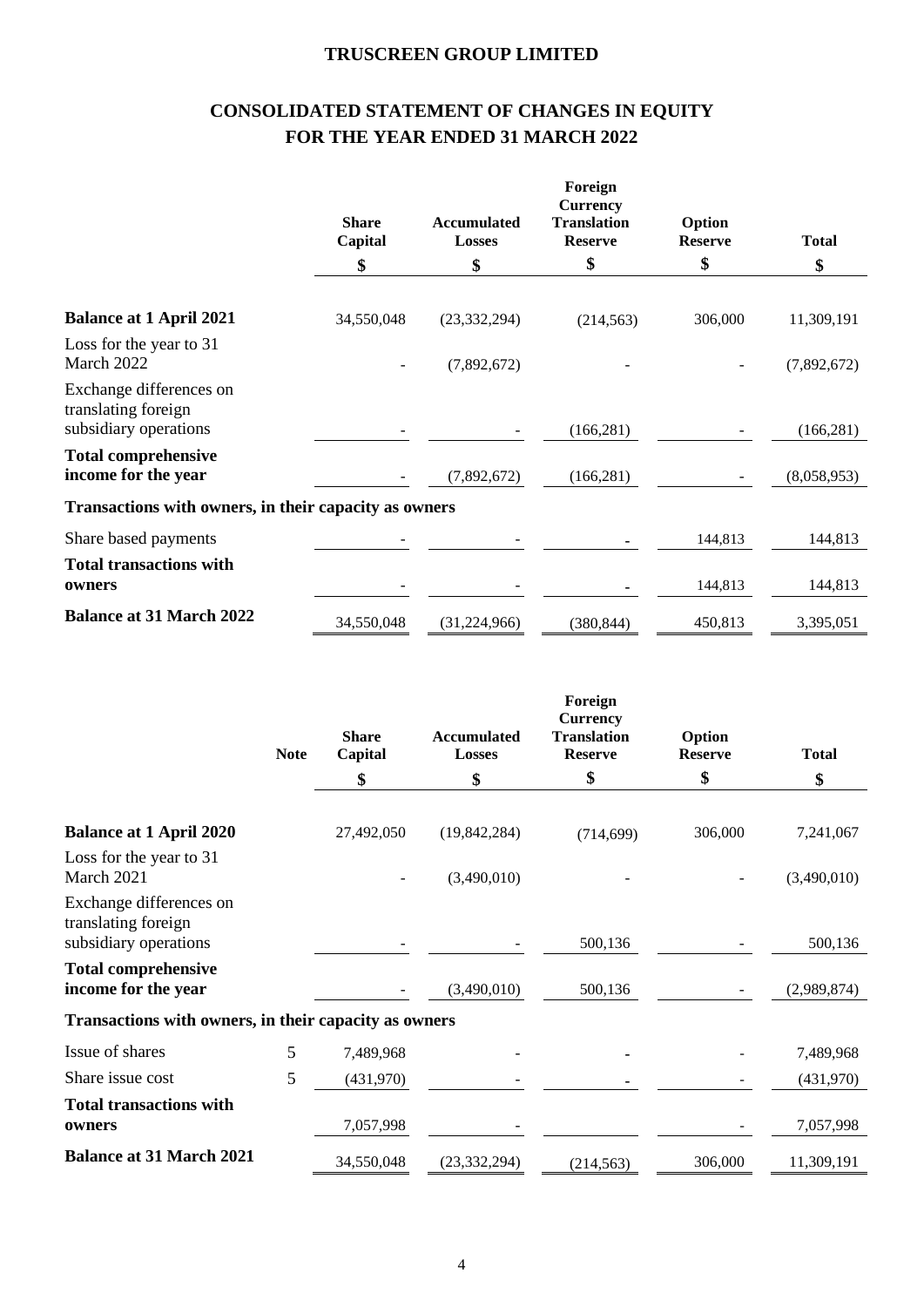# **CONSOLIDATED STATEMENT OF CASH FLOWS FOR THE YEAR ENDED 31 MARCH 2022**

|                                                                     | <b>Note</b> | 2022        | 2021        |
|---------------------------------------------------------------------|-------------|-------------|-------------|
|                                                                     |             | \$          | \$          |
| <b>CASH FLOW FROM OPERATING ACTIVITIES</b>                          |             |             |             |
| Cash received from customers                                        |             | 1,434,264   | 1,167,975   |
| Cash paid to suppliers and employees including GST                  |             | (4,694,522) | (4,207,886) |
| Cash received from research and development tax                     |             |             |             |
| offset                                                              |             | 620,888     | 689,167     |
| Government assistance                                               |             | 231,125     | 268,717     |
| Short-term lease payments not included in lease<br>liability        |             | (123, 775)  | (73, 978)   |
| Interest paid                                                       |             |             | (35, 146)   |
| Interest received                                                   |             | 323         | 1,820       |
| Net cash from operating activities                                  | 6           | (2,531,697) | (2,189,331) |
| <b>CASH FLOW TO INVESTING ACTIVITIES</b>                            |             |             |             |
| Purchase of plant and equipment                                     |             | (2,662)     | (97, 524)   |
| Net cash to investing activities                                    |             | (2,662)     | (97, 524)   |
| <b>CASH FLOW FROM FINANCING ACTIVITIES</b>                          |             |             |             |
| Proceeds from issue of shares                                       |             |             | 7,489,968   |
| Share issue costs                                                   |             |             | (431,970)   |
| Repayment of borrowings                                             |             |             | (410,280)   |
| Net cash from financing activities                                  |             |             | 6,647,718   |
| Net (decrease)/increase in cash and cash                            |             |             |             |
| equivalents                                                         |             | (2,534,359) | 4,360,863   |
| Cash and cash equivalents at the beginning of the<br>financial year |             | 5,255,074   | 1,024,153   |
| Effects of exchange rate changes on cash and cash<br>equivalents    |             | 76,289      | (129, 942)  |
| Cash and cash equivalents at the end of the<br>financial year       |             | 2,797,004   | 5,255,074   |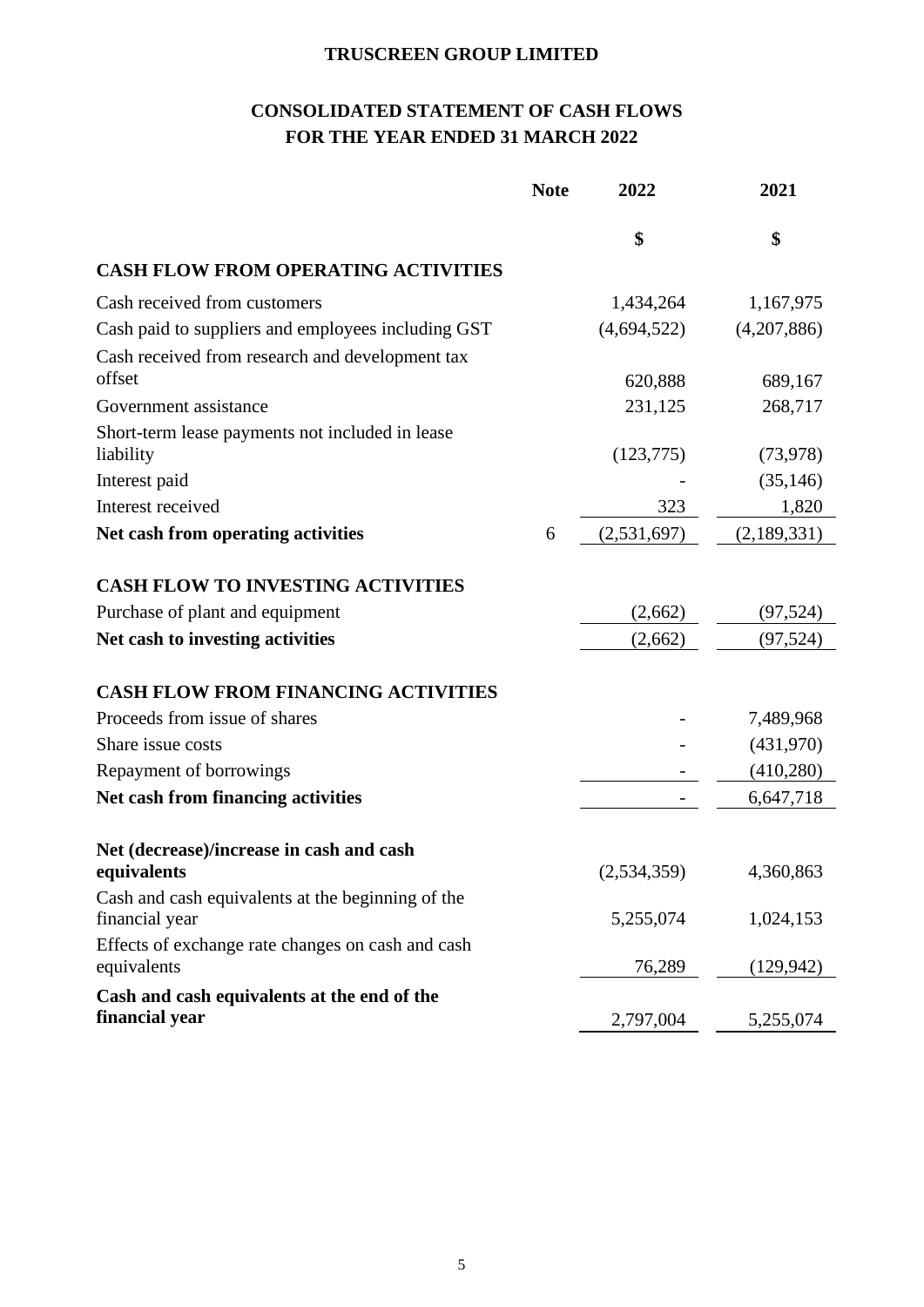# **NOTES TO THE FINANCIAL STATEMENTS FOR THE YEAR ENDED 31 MARCH 2022**

# **NOTE 1. SUMMARY OF SIGNIFICANT ACCOUNTING POLICIES**

# **General Information**

These consolidated financial statements and notes represent those of Truscreen Group Limited and its subsidiaries (the "Group"). References to "Truscreen" is used to refer to Truscreen Group Limited (the "Company").

The parent company, Truscreen Group Limited, is the ultimate legal parent company of the Group and is a limited liability company incorporated and domiciled in New Zealand. It is registered under the Companies Act 1993. Truscreen is listed on the NZX and on the ASX as an ASX Foreign Exempt Listing. Truscreen is a FMC reporting entity under Part 7 of the Financial Markets Conduct Act 2013.

The registered office of the Company is Level 6 Equitable House, 57 Symonds St, Grafton, Auckland 1010, New Zealand. The Group is engaged in the business of the development, manufacture and sale of cancer detection devices and systems.

#### **Basis of Preparation**

These financial statements have been prepared under the historical costs convention, modified by the revaluation of certain assets and liabilities.

The principal accounting policies adopted in the preparation of the financial report are unchanged from the Interim Financial Statements for the period ended 30 September 2021 and Annual Financial Statements for the year ended 31 March 2021. These policies have been consistently applied to all the periods presented, unless otherwise stated.

The financial statements have been rounded to the nearest dollar.

# **NOTE 2. SIGNIFICANT ACCOUNTING ESTIMATES AND JUDGEMENTS**

The Company makes estimates and assumptions concerning the future that affects the amounts reported in the financial statements. Estimates and judgments are continually evaluated and based on historical experience and other factors, including expectations of future events that are believed to be reasonable under the circumstances. The estimates will, by definition, seldom equal the related actual results. The estimates and assumptions that have a significant risk of causing material adjustments to the carrying amounts of assets and liabilities within the next financial year are discussed below:

#### *Valuation of Intangible Assets*

The Directors have undertaken a comprehensive Impairment Review ("Review") of the intangible assets belonging to the Company at the reporting date. This Review has been undertaken in compliance with NZ IAS 36 ('IAS 36') and its detailed specifications with the assistance of an independent consultant. The impairment review is based upon projections of performance which while Truscreen is in early commercialisation phase are somewhat uncertain.

In addition, the disruptions experienced from COVID over the previous two financial years are expected to continue and have been exacerbated in the markets where the Company operates, with increased global uncertainties. These include geopolitical tensions in Ukraine, the impact of China's zero COVID policy with the Chinese borders remaining closed, prolonged COVID lockdowns in other markets, rising inflation and interest rates and disruption to international supply chains.

The Board is of the opinion that given the level of uncertainty, that a full provision for impairment of the remaining carrying value of non-current assets in the amount of \$4,622,134 should be made, until some stability returns to our International markets.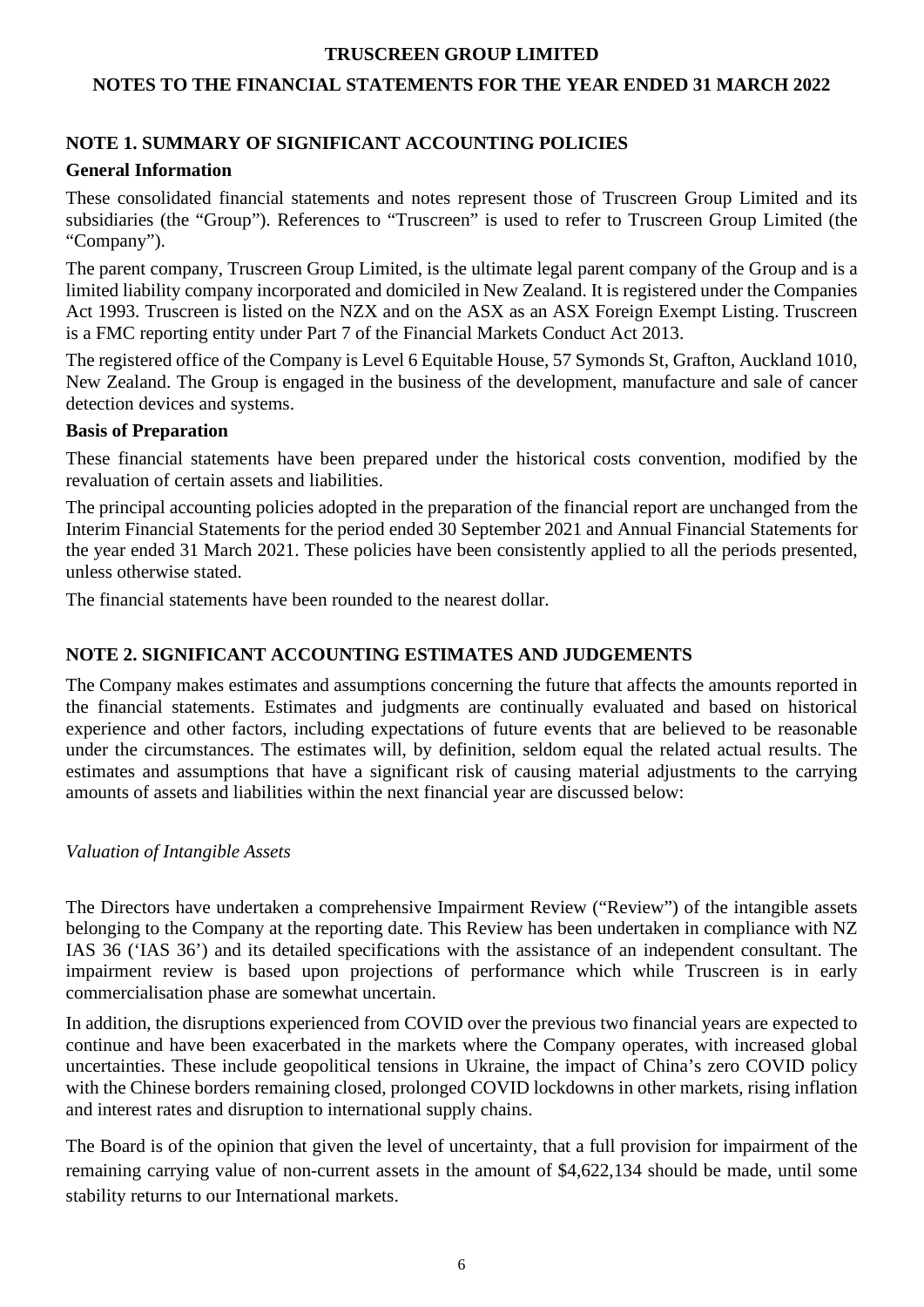## **NOTES TO THE FINANCIAL STATEMENTS FOR THE YEAR ENDED 31 MARCH 2022**

## **NOTE 2. SIGNIFICANT ACCOUNTING ESTIMATES AND JUDGEMENTS (Continued)**

The provision for impairment, will be reviewed as uncertainties recede at future balance dates and reversed where applicable. The provision is non-cash and has no impact on the operations of the Company.

The provision for impairment of intangible assets of \$4,423,287 has been booked bringing the carrying value to zero (prior year assets acquired at cost, net of amortisation charges \$3,561,162 and costs of development of the Truscreen Gen2 device, net of amortisation charges was \$1,440,140).

| <b>NOTE 3. REVENUE</b>              | 2022      |           |
|-------------------------------------|-----------|-----------|
|                                     | \$        | \$        |
| Sales revenue - sale of goods       |           |           |
| Wholesalers/distributors            | 1,462,566 | 1,127,350 |
| Direct to customer                  | 215,899   | 5,291     |
|                                     | 1,678,465 | 1,132,641 |
| <b>Other income</b>                 |           |           |
| Research and development tax offset |           |           |
| Current year<br>-                   | 593,197   | 549,109   |
| Prior year adjustment               | 48,830    | 23,628    |
|                                     | 642,027   | 572,737   |
| Interest received                   | 372       | 1,820     |
| Foreign exchange gain               | 103,348   |           |
| Government assistance and grants    | 228,167   | 268,717   |
|                                     | 973,914   | 843,274   |

# **NOTE 4. EARNINGS PER SHARE**

|                                                                                       | 2022        | 2021        |
|---------------------------------------------------------------------------------------|-------------|-------------|
|                                                                                       |             |             |
| Net loss attributable to shareholders                                                 | (7,892,672) | (3,490,010) |
| Weighted average number of ordinary shares on issue                                   | 362,866,253 | 323,761,703 |
| Basic loss per share (cents) (based on weighted average<br>number of shares on issue) | (2.18)      | (1.08)      |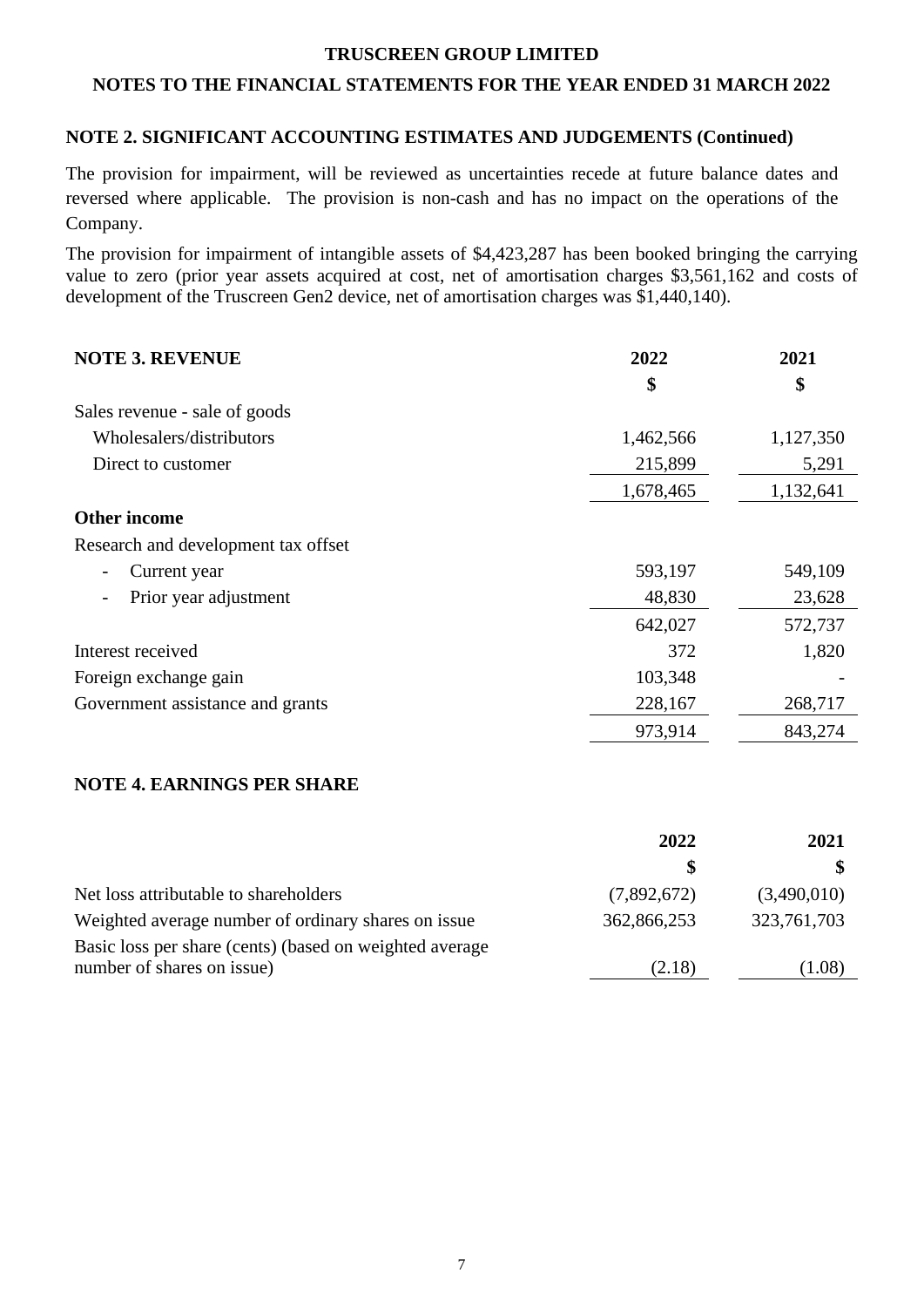## **NOTES TO THE FINANCIAL STATEMENTS FOR THE YEAR ENDED 31 MARCH 2022**

## **NOTE 5. ISSUED CAPITAL**

#### **a) Ordinary Shares**

|                                                                   | 2022          | 2022       | 2021                     | 2021       |
|-------------------------------------------------------------------|---------------|------------|--------------------------|------------|
| Group                                                             | <b>Number</b> | \$         | <b>Number</b>            | \$         |
| Balance at beginning of the year of fully paid<br>ordinary shares | 362,866,253   | 34,550,048 | 227,534,804              | 27,492,050 |
| Ordinary shares issued                                            |               |            |                          |            |
| Share issue May 2020 $\omega$ \$0.05 per share <sup>i</sup>       |               |            | 104,860,021              | 5,242,968  |
| Share issue December 2020 $@$ \$0.07 per                          |               |            |                          |            |
| share <sup>ii</sup>                                               |               |            | 28,571,428               | 2,000,000  |
| Exercise of options <sup>iii</sup>                                |               |            | 1,900,000                | 247,000    |
| Share issue costs                                                 |               |            | $\overline{\phantom{a}}$ | (431,970)  |
| Balance at 31 March                                               | 362,866,253   | 34,550,048 | 362,866,253              | 34,550,048 |

No particular number of shares are authorised. There is no par value of shares.

All issued ordinary shares carry equal rights in respect of voting and the receipt of dividends, and upon winding up rank equally with regard to the Company's residual assets.

Shares were issued during the:

a. current period:

No shares were issued in the current period.

- b. prior period:
	- i. the issue of 104,860,021 new shares at \$0.05 per share raising \$5.243m. The shares were issued pursuant to a Share Purchase Plan, 40,000,000, and a share Placement Plan 64,860,021.
	- ii. the issue of 28,571,428 new shares via a placement and dual listing on the ASX, raising NZ\$2.0 million at NZ\$0.07 per share (A\$0.065).
	- iii. the issue of 1,900,000 new shares on exercise of options at NZ\$0.13 per share.

#### **b) Share Options**

| Group                       | 2022<br><b>Number</b> | 2022<br><b>Share Based</b><br><b>Payments</b><br>\$ | Weighted<br>Average<br><b>Exercise</b><br><b>Price</b> | 2021<br><b>Number</b> | 2021<br><b>Share</b><br><b>Based</b><br><b>Payments</b> | Weighted<br>Average<br><b>Exercise</b><br><b>Price</b> |
|-----------------------------|-----------------------|-----------------------------------------------------|--------------------------------------------------------|-----------------------|---------------------------------------------------------|--------------------------------------------------------|
| Balance at beginning of     |                       |                                                     |                                                        |                       |                                                         |                                                        |
| the year                    | 17,777,363            | 306,000                                             | 13.9c                                                  | 19,677,363            | 306,000                                                 | 13.9c                                                  |
| Options issued <sup>1</sup> | 2,500,000             | 69,500                                              | 10.0c                                                  |                       |                                                         |                                                        |
| Options issued <sup>2</sup> | 2,500,000             | 75,313                                              | 10.0c                                                  |                       | $\overline{a}$                                          | $\overline{\phantom{a}}$                               |
| Options lapsed <sup>3</sup> | (8,777,363)           |                                                     |                                                        |                       |                                                         | $\overline{\phantom{a}}$                               |
| Options exercised           |                       |                                                     | $\overline{\phantom{a}}$                               | (1,900,000)           |                                                         | 13.0c                                                  |
| Balance at end of year      | 14,000,000            | 450,813                                             | 12.5c                                                  | 17,777,363            | 306,000                                                 | 14.0c                                                  |